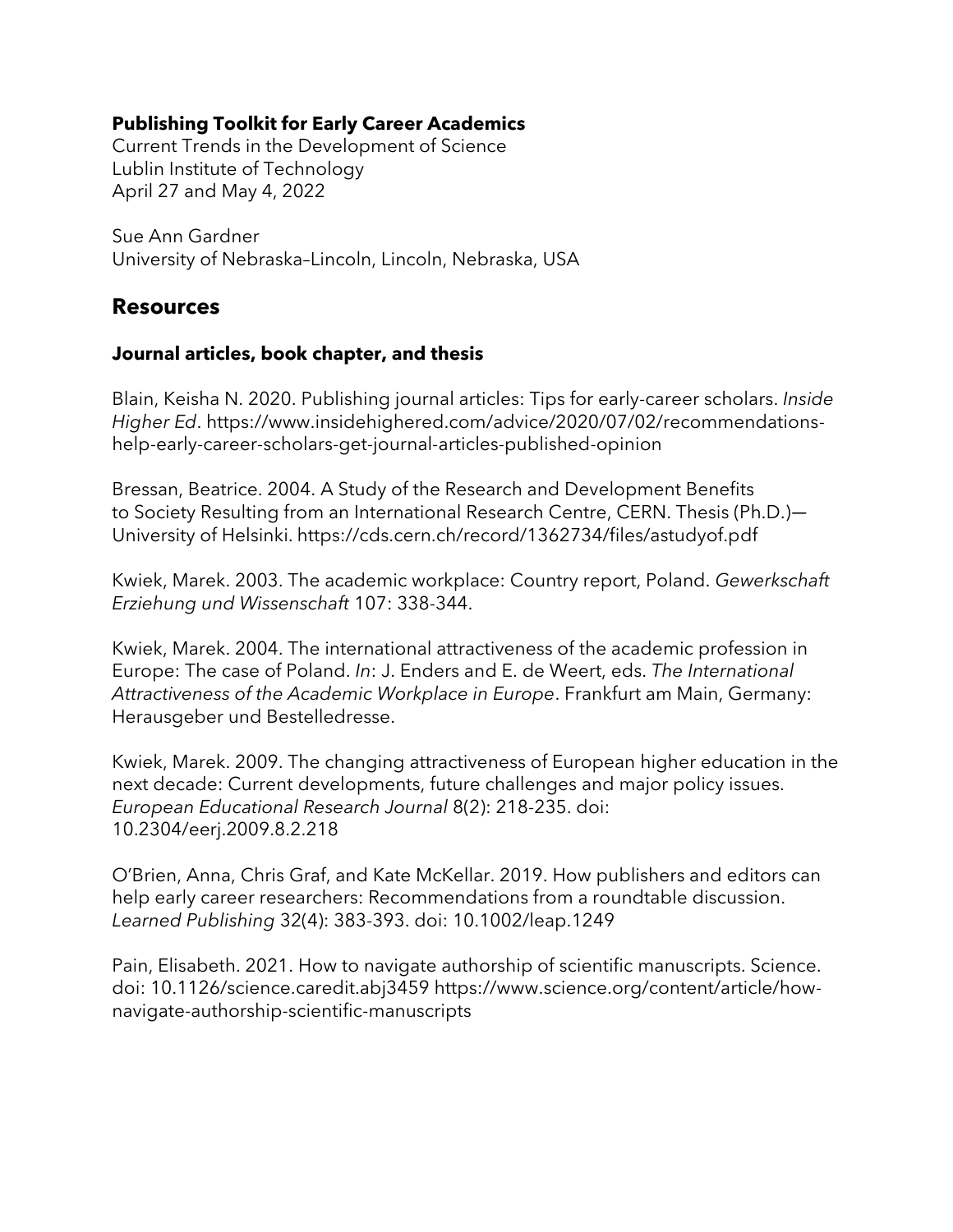#### **Reports and other unpublished resources**

Elsevier. 2016. Sample journal publishing agreement. https://www.elsevier.com/\_\_data/assets/pdf\_file/0006/98619/Sample-P-copyright-2.pdf

European Commission. 2022. The EU's Open Science Policy. https://ec.europa.eu/info/research-and-innovation/strategy/strategy-2020-2024/ourdigital-future/open-science

European Commission/DGRI. 2017. *H2020* Programme: Guidelines to the Rules on Open Access to Scientific Publications and Open Access to Research Data in Horizon 2020, version 3.2.

https://ec.europa.eu/research/participants/data/ref/h2020/grants\_manual/hi/oa\_pilo t/h2020-hi-oa-pilot-guide\_en.pdf

European Commission/EACEA/Eurydice. 2017. *Modernisation of Higher Education in Europe: Academic Staff, 2017*. *Eurydice Report*. Luxembourg: European Union.

European Open Science Cloud. 2021. EOSC Policy, EU Member States: Poland. https://eosc-portal.eu/poland

European Science Foundation. 2022. Plan S: Implementation roadmap of cOAlition S organisations. https://www.coalition-s.org/plan-s-funders-implementation/ [Note: See the link to National Science Centre, Poland (NCN) on this page.]

Marklund, Göran, Christian Naczinsky, Ward Ziarko, Georg Winckler, Jaana Puukka, Jon File, Lauritz B. Holm-Nielsen, and Göran Melin. 2017. Peer Review: Poland's Higher Education and Science System, Horizon 2020 Policy Support Facility. Luxembourg: European Union. doi: 10.2777/193011

Mishkin, Dmytro, Amy Tabb, and Jiri Matas. 2020. ArXiving before submission helps everyone. arXiv 2010: 05365. doi: 10.48550/arXiv.2010.05365

National Science Centre, Poland. 2020. Open access policy at the NCN. https://www.coalition-s.org/plan-s-funders-implementation/

OpenAIRE. 2022. Open Science in Europe: Poland. https://www.openaire.eu/ospoland

Engineering students: Publishing Wisely; What's Next Now That You're Ready to Publish Your Research? 2022. University of Auckland. https://www.auckland.ac.nz/en/engineering/currentstudents/postgraduate/publishing-wisely.html